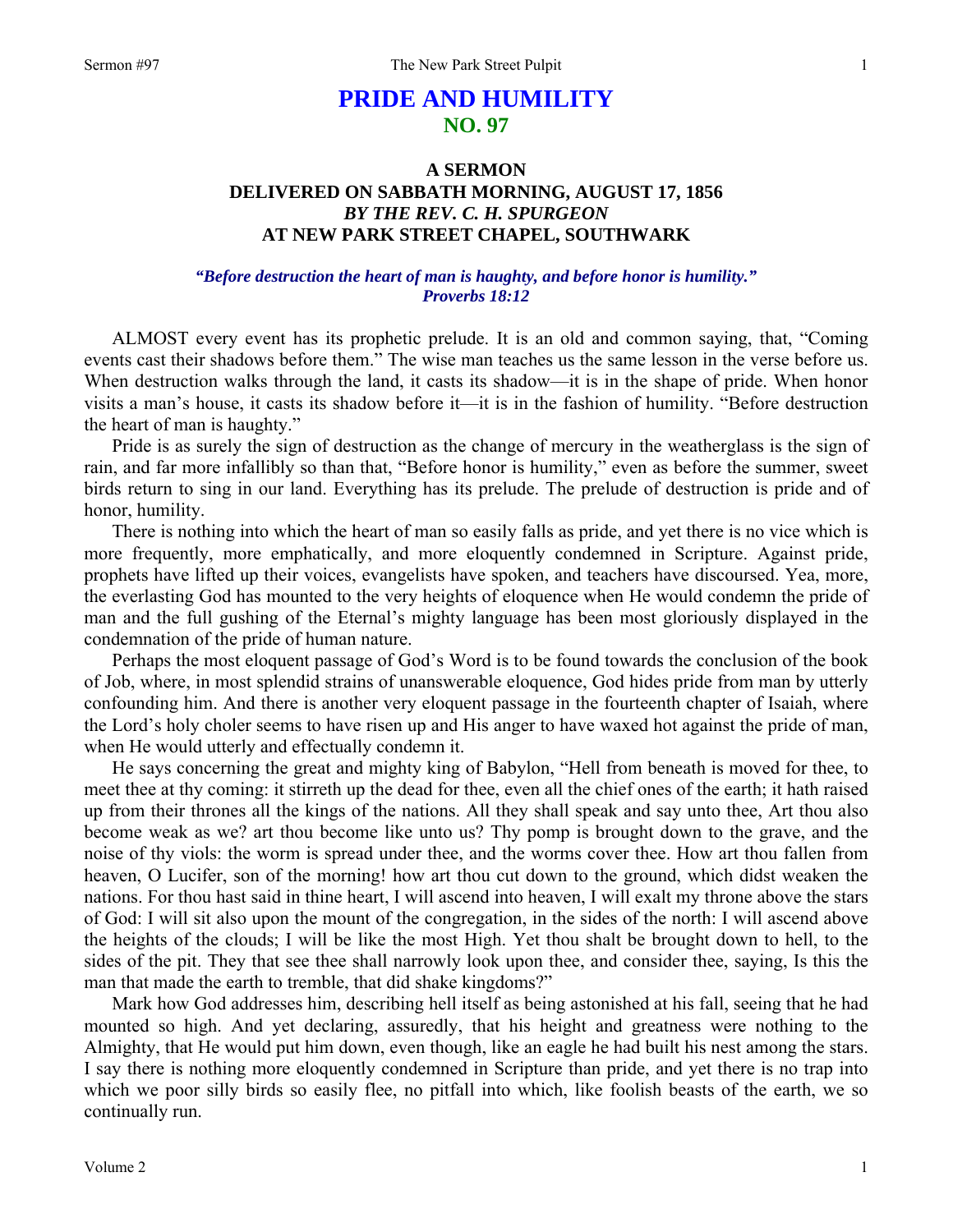On the other hand, humility is a grace that has many promises given to it in the Scripture. Perhaps more promises are given to faith, and love is often considered to be the brightest of the train of virtues. Yet humility holds by no means an inferior place in God's Word and there are hundreds of promises linked to it.

Every grace seems to be like a nail on which precious blessings hang and humility has many a mercy suspended from it. "He that exalteth himself shall be abased, and he that humbleth himself shall be exalted." "Blessed are the poor in spirit," and in multitudes of other passages, we are reminded that God loves the humble, but that He "bringeth down the mighty from their seats, and exalteth the humble and meek."

Now, this morning, we shall have a word to say concerning *pride and humility*. May the Holy Spirit preserve us from the one and produce in our hearts the other.

**I.** In the first place, we shall have something to say concerning the vice of PRIDE. "Before destruction the heart of man is haughty." Pride, *what is it*? Pride, *where is its seat*? The heart of man. And pride, *what is its consequences*? Destruction.

**1.** In the first place, I must try to *describe pride* to you. I might paint it as being the worst malformation of all the monstrous things in creation. It has nothing lovely in it, nothing in proportion, but everything in disorder. It is altogether the very reverse of the creatures which God has made, which are pure and holy. Pride, the first-born son of hell, is indeed like its parent, all unclean and vile, and in it there is neither form, fashion, nor comeliness.

In the first place, pride is a *groundless thing*. It stands on the sands. Or worse than that, it puts its foot on the billows which yield beneath its tread. Or worse still, it stands on bubbles which soon must burst beneath its feet. Of all things, pride has the worst foothold. It has no solid rock on earth whereon to place itself.

We have reasons for almost everything, but we have no reasons for pride. Pride is a thing which should be unnatural to us, for we have nothing to be proud of. What is there in man of which he should glory? Our very creation is enough to humble us—what are we but creatures of today? Our frailty should be sufficient to lay us low, for we shall be gone tomorrow.

Our ignorance should tend to keep pride from our lips. What are we, but like the wild ass's colt which knows nothing? And our sins ought effectually to stop our mouths and lay us in the dust. Of all things in the world, pride towards God is that which has the very least excuse. It has neither stick nor stone whereon to build. Yet like the spider, it carries its own web in its bowels, and can, of itself, spin that wherewith to catch its prey. It seems to stand upon itself, for it has nothing besides where it can rest.

Oh! man, learn to reject pride, seeing that you have no reason for it. Whatever you are, you have nothing to make you proud. The more you have, the more you are in debt to God, and you should not be proud of that which renders you a debtor.

Consider your origin—look back to the hole of the pit from whence you were digged. Consider what you would have been, even now, if it were not for divine grace. And consider that you will yet be lost in hell if grace does not hold you up. Consider that amongst the damned, there are none that would have been more damned than yourself, if grace had not kept you from destruction. Let this consideration humble you, that you have nought whereon to ground your pride.

Again, it is a *brainless thing* as well as a groundless thing, for it brings no profit with it. There is no wisdom in a self-exaltation. Other vices have some excuse, for men seem to gain by them. Avarice, pleasure, lust, have some plea. But the man who is proud sells his soul cheaply. He opens wide the floodgates of his heart, to let men see how deep is the flood within his soul.

Then suddenly it flows out and all is gone—and all is nothing, for one puff of empty wind, one word of sweet applause—the soul is gone and not a drop is left. In almost every other sin, we gather up the ashes when the fire is gone, but here, what is left? The covetous man has his shining gold, but what has the proud man? He has less than he would have had without his pride and is no gainer whatever.

2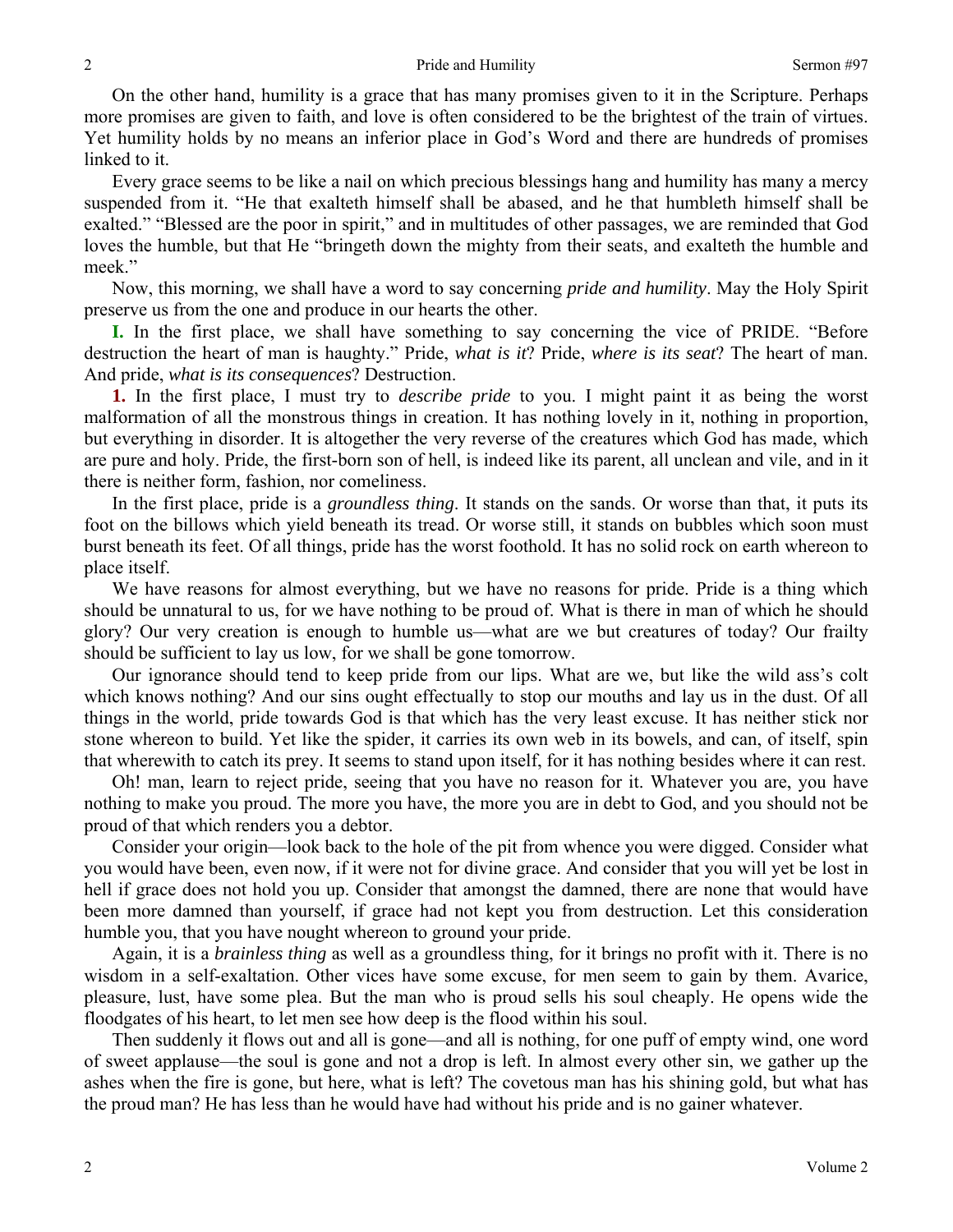Oh! man, if you were as mighty as Gabriel and had all his holiness, still you would be a complete fool to be proud, for pride would sink you from your angel station to the rank of devils, and bring you from the place where Lucifer, son of the morning, once dwelt, to take up your abode with hideous fiends in perdition.

Pride exalts its head and seeks to honor itself, but it is of all things most despised. It sought to plant crowns upon its brow and so it has done, but its head was hot and it put an ice crown there and it melted all away. Poor pride has decked itself out finely sometimes. It has put on its most gaudy apparel and said to others, "How brilliant I appear!" But ah! pride, like a harlequin dressed in your gay colors, you are all the more fool for that, you are but a gazing stock for fools less foolish than yourself. You have no crown, as you think you have, nothing solid and real, all is empty and vain. If you, O man, desire shame, be proud.

A monarch has waded through slaughter to a throne and shut the gates of mercy on mankind to win a little glory. But when he has exalted himself and has been proud, worms have devoured him, like Herod, or have devoured his empire, till it passed away, and with it his pride and glory. Pride wins no crown. Men never honor it, not even the menial slaves of earth, for all men look down on the proud man and think him less than themselves.

Again, pride is the *maddest thing* that can exist. It feeds upon its own vitals. It will take away its own life, that with its blood it may make a purple cape for its shoulders. It saps and undermines its own house that it may build its pinnacles a little higher and then the whole structure tumbles down. Nothing proves men so mad as pride.

For this they have given up rest, and ease, and repose, to find rank and power among men. For this they have dared to risk their hope of salvation, to leave the gentle yoke of Jesus, and go toiling wearily along the way of life, seeking to save themselves by their own works, and at last to stagger into the mire of fell despair. Oh! man, hate pride flee from it, abhor it, let it not dwell with you. If you want to have a madman in your heart, embrace pride, for you shall never find one more mad than he.

Then pride is a *flexible thing*. It changes its shape. It is all forms in the world. You may find it in any fashion you may choose. You may see it in the beggar's rags as well as in the rich man's garment. It dwells with the rich and with the poor. The man without a shoe to his foot may be as proud as if he were riding in a chariot.

Pride can be found in every rank of society—among all classes of men. Sometimes it is an Arminian and talks about the power of the creature. Then it turns Calvinist and boasts of its fancied security forgetful of the Maker, who alone can keep our faith alive. Pride can profess any form of religion. It may be a Quaker and wear no collar to its coat. It may be a Churchman and worship God in splendid cathedrals. It may be a Dissenter and go to the common meeting house.

It is one of the most universal things in the world. It attends all kinds of chapels and churches. Go where you will, you will see pride. It comes up with us to the house of God. It goes with us to our houses. It is found on the mart, and the exchange, in the streets, and everywhere. Let me hint at one or two of the forms which it assumes.

Sometimes pride takes the doctrinal shape. It teaches the doctrine of self-sufficiency. It tells us what man *can* do, and will not acknowledge that we are lost, fallen, debased, and ruined creatures, as we are. It hates divine sovereignty and rails at election. Then if it is driven from that, it takes another form.

It allows that the doctrine of free grace is true, but does not feel it. It acknowledges that salvation is of the Lord alone, but still it prompts men to seek heaven by their own works, even by the deeds of the law. And when driven from that, it will persuade men to join something with Christ in the matter of salvation.

And when that is all rent up and the poor rag of our righteousness is all burned, pride will get into the Christian's heart as well as the sinner's—it will flourish under the name of self-sufficiency, teaching the Christian that he is "rich and increased in goods, having need of nothing."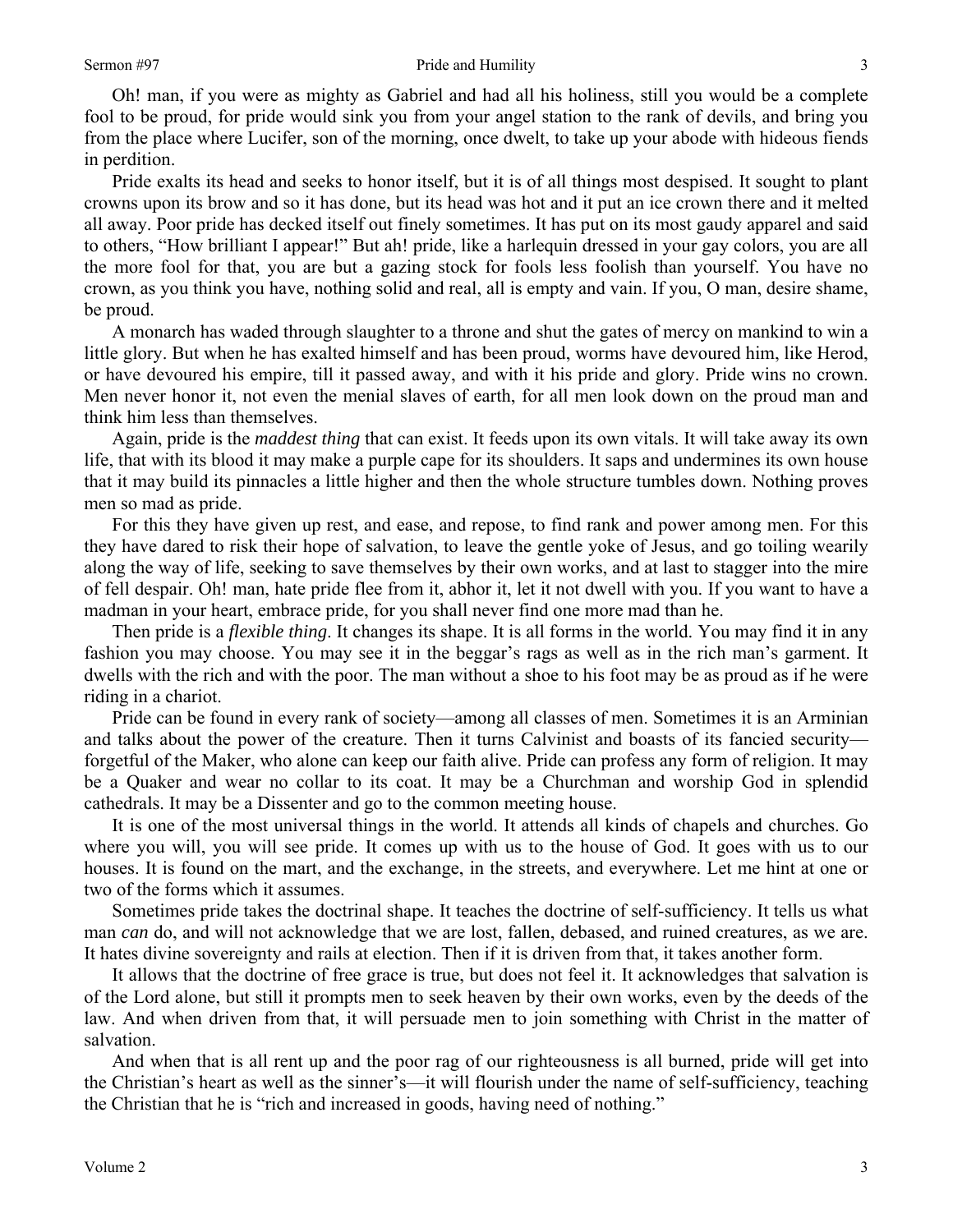It will tell him that he does not need daily grace, that past experience will do for tomorrow—that he knows enough, toils enough, prays enough. It will make him forget that he has "not yet attained." It will not allow him to press forward to the things that are before, forgetting the things that are behind. It enters into his heart and tempts the believer to set up an independent business for himself, and until the Lord brings about a spiritual bankruptcy, pride will keep him from going to God.

Pride has ten thousand shapes. It is not always that stiff and starched gentleman that you picture it. It is a vile, creeping, insinuating thing, that will twist itself like a serpent into our hearts. It will talk of humility and prate about being dust and ashes. I have known men talk about their corruption most marvelously, pretending to be all humility, while at the same time they were the proudest wretches that could be found this side the gulf of separation.

Oh! my friends, you cannot tell how many shapes pride will assume—look sharp about you or you will be deceived by it, and when you think you are entertaining angels, you will find you have been receiving devils unawares.

**2.** Now, I have to speak of *the seat of pride—*the heart. The true throne of pride everywhere is the heart of man. If, my dear friends, we desire, by God's grace, to put down pride, the only way is to begin with the heart. Now let me tell you a parable, in the form of an eastern story, which will set this truth in its proper light.

A wise man in the east, called a dervish, in his wanderings, came suddenly upon a mountain, and he saw beneath his feet a smiling valley, in the midst of which there flowed a river. The sun was shining on the stream, and the water, as it reflected the sunlight, looked pure and beautiful. When he descended, he found it was muddy and the water utterly unfit for drinking.

Hard by, he saw a young man in the dress of a shepherd, who was, with much diligence, filtering the water for his flocks. At one moment he placed some water into a pitcher, and then allowing it to stand, after it had settled, he poured the clean fluid into a cistern. Then, in another place, he would be seen turning aside the current for a little and letting it ripple over the sand and stones, that it might be filtered and the impurities removed.

The dervish watched the young man endeavoring to fill a large cistern with clear water, and he said to him, "My son, why all this toil?—what purpose do you answer by it?" The young man replied, "Father, I am a shepherd. This water is so filthy that my flock will not drink of it, and therefore, I am obliged to purify it little by little, so I collect enough in this way that they may drink, but it is hard work." So saying, he wiped the sweat from his brow, for he was exhausted with his toil.

"Right well have you labored," said the wise man, "but do you know why your toil is not well applied? With half the labor you might attain a better end. I should conceive that the source of this stream must be impure and polluted. Let us take a pilgrimage together and see."

They then walked some miles, climbing their way over many a rock, until they came to a spot where the stream took its rise. When they came near to it, they saw flocks of wild fowls flying away, and wild beasts of the earth rushing into the forest—these had come to drink and had soiled the water with their feet. They found an open well, which kept continually flowing, but by reason of these creatures, which perpetually disturbed it, the stream was always turbid and muddy.

"My son," said the wise man, "set to work, now, to protect the fountain and guard the well, which is the source of this stream. And when you have done that, if you can keep these wild beasts and fowls away, the stream will flow of itself, all pure and clear, and you will have no longer need for your toil." The young man did it, and as he labored, the wise man said to him, "My son, hear the word of wisdom. If you are wrong, seek not to correct your outward life, but seek first to get your heart correct, for out of it are the issues of life, and your life shall be pure when once your heart is so."

So if we would get rid of pride, we should not proceed to arrange our dress by adopting some special costume, or to qualify our language by using an outlandish tongue, but let us seek of God that He would purify our hearts from pride, and then assuredly, if pride is purged from the heart, our life also shall be humble. Make the tree good and then the fruit will be good. Make the fountain pure and the stream shall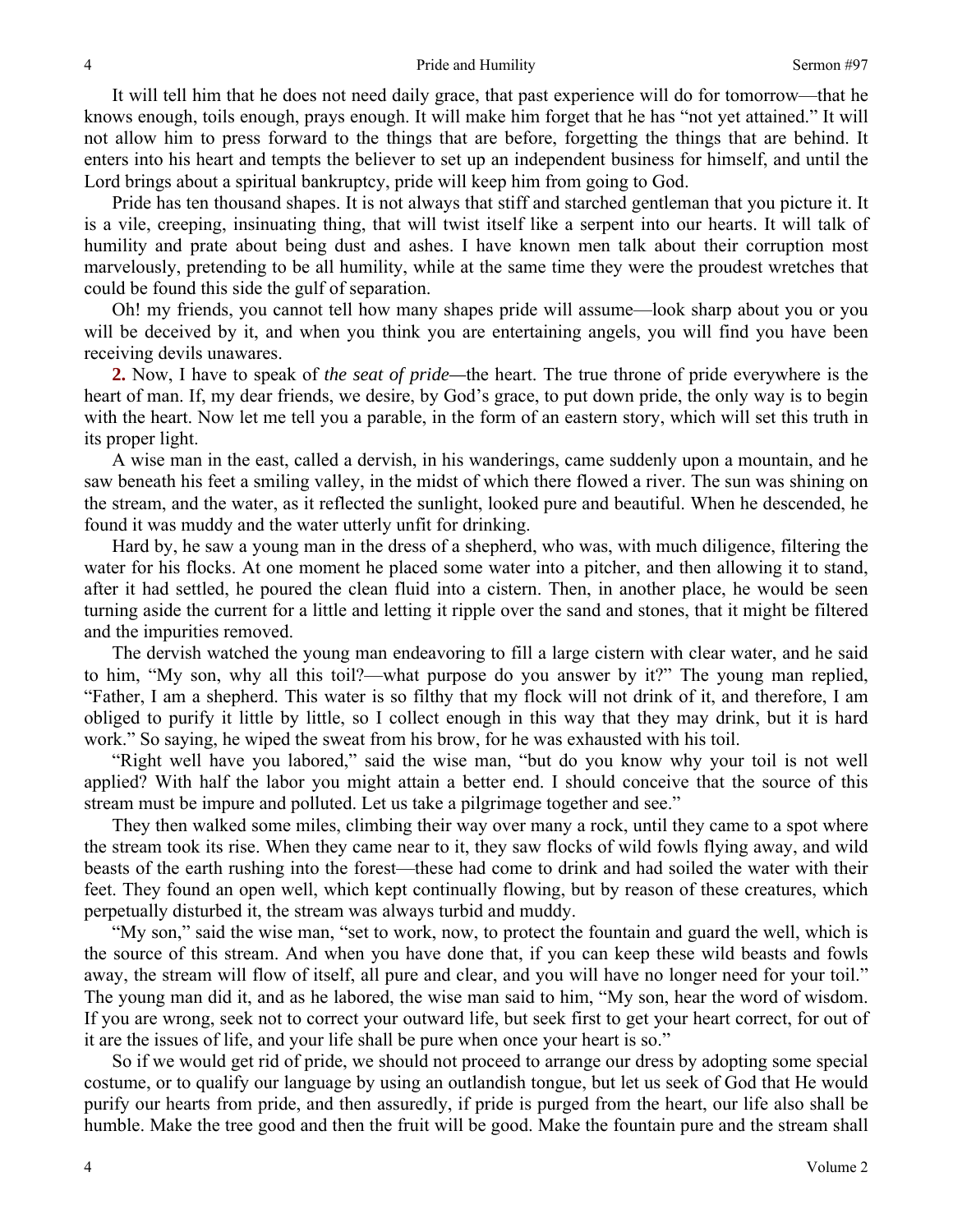be sweet. Oh! that God might grant us all, by His grace, that our hearts may be kept with diligence, so that pride may never enter there lest we be haughty in our hearts and find that afterwards comes wrath.

**3.** This brings me to the other point, which is the *consequence of pride*—destruction, a fact which we can prove by hundreds of instances in Scripture. When men have become proud, destruction has come upon them.

See you yon bright angel chanting the loud anthem of praise before his Maker's throne? Can anything tarnish that angel's glory, rob him of his harp, despoil him of his crown? Yes, see there enters a destroyer whose name is pride. He assaults the angel and his harp strings are snapped in twain. His crown is taken from his brow and his glory is departed, and yon falling spirit descending into hell is he who once was Lucifer, son of the morning. He has now become Father of nights, even the Lord of Darkness, Satan, the Fallen one.

See you again that happy pair walking in the midst of luscious fruits, and flowery walks, and bowers of Paradise? Can aught spoil Eden and ruin those happy beings? Yes, pride comes in the shape of a serpent and asks them to seek to be as gods. They eat of the forbidden fruit, and pride withers their paradise and blasts their Eden. Out they go to till the ground, whence they were taken, to beget and to bring forth us who are their children—sons of toil and sorrow.

Do you see that man after God's own heart, continually singing his Maker's praise? Can aught make him sad? Can you suppose that he shall ever be laid prostrate on the earth, groaning and crying, and asking, "that the bones which God has broken may rejoice?" Yes, pride can do that. It will put into his heart that he will number his people, that he will count the tribes of Israel to show how great and mighty is his empire. It is done and a terrible pestilence sweeps o'er his land on account of his pride. Let David's aching heart show how destruction comes to a man's glory when he once begins to make a god of it.

See that other good and holy man who, like David, was much after God's own heart? He is rich and increased in goods. The Babylonian ambassadors have come and he shows them all he has. Do you not hear that threatening, "Thy treasures shall be carried away, and thy sons and thy daughters shall be servants to the king of Babylon"? The destruction of Hezekiah's wealth must come, because he is proud thereof.

But for the most notable instance of all, let me show you yonder palace, perhaps the most magnificent which has even yet been built. In it there walks one who, lifting up his head on high, as if he were more than mortal man, exclaims, "See ye this great Babylon that I have builded?" Oh! pride, what have you done? You have more power than a wizard's wand! Mark the mighty builder of Babylon creeping on the earth. Like oxen, he is devouring grass, his nails have grown like birds' claws, his hair like eagles' feathers, and his heart has gone from him. Pride did all that, that it might be fulfilled which God has written, "Before destruction the heart of man is haughty."

Is your heart haughty, *sinner*, this morning? Do you despise God's sovereignty? Will you not submit yourself to Christ's yoke? Do you seek to weave a righteousness of your own? Are you seeking to be or to do something? Are you desirous of being great and mighty in your own esteem? Hear me then, sinner, destruction is coming upon you. As truly as ever you exalt yourself, you shall be abased. Your *destruction*, in the fullest and blackest sense of the word, is hurrying on to overwhelm you.

And oh! Christian, is your heart haughty this morning? Are you come here glorying in your graces? Are you proud of yourself, that you have had such high frames and such sweet experiences? Mark you, brother, there is a destruction coming to you also. Some of your proud things will be pulled up by the roots, some of your graces will be shattered, and your good works, perhaps, will become loathsome to you, and you will abhor yourself in dust and ashes. As truly as ever you exalt yourself, there will be a destruction come to you, O saint—the destruction of your joys and of your comforts, though there can be no destruction of your soul.

Pride, you know, is most likely to meet with destruction, because it is too tall to walk upright. It is most likely to tumble down, because it is always looking upward in its ambition and never looks to its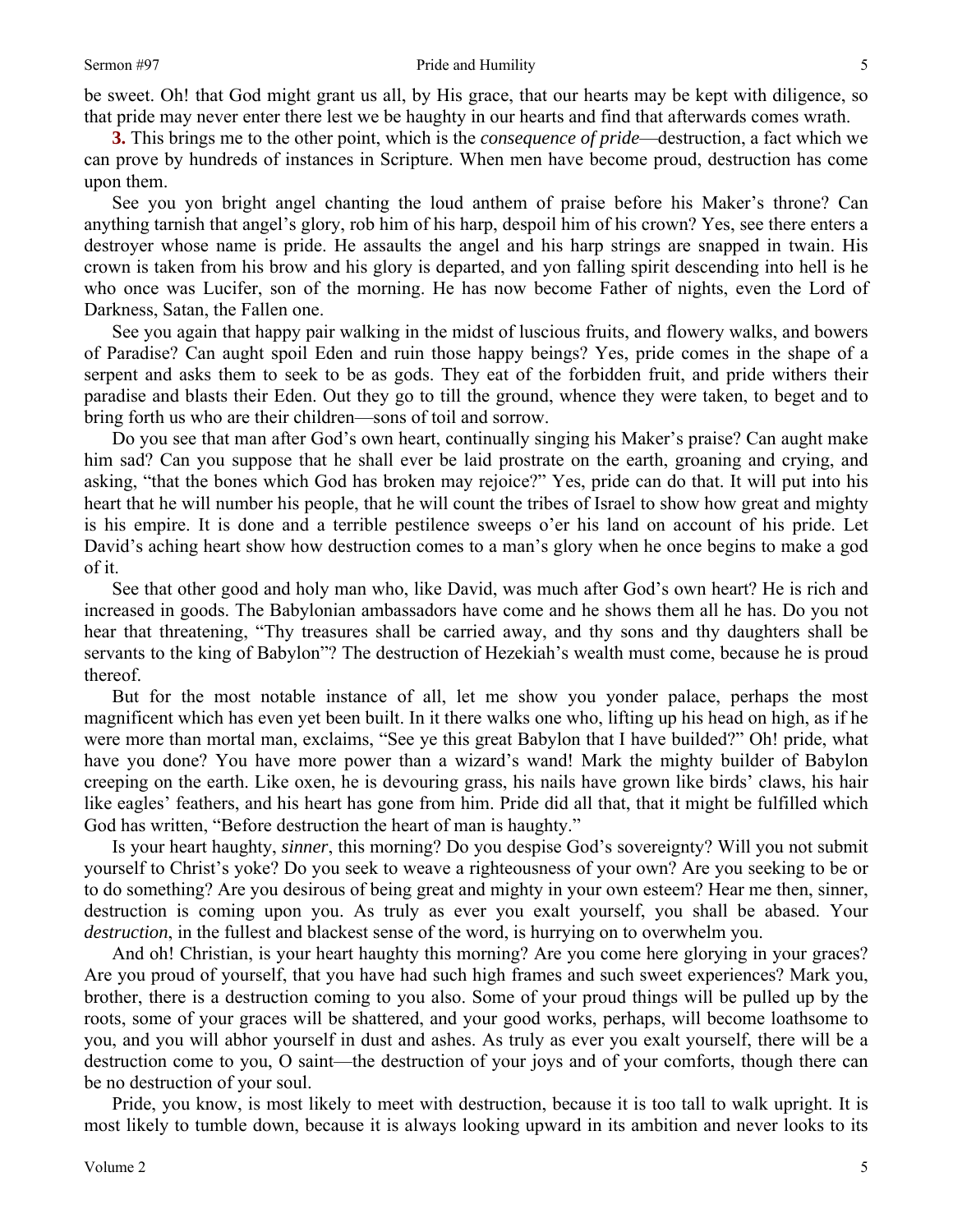feet. There only needs to be a pitfall in the way or even a stone, and down it goes. It is sure to tumble, because it is never contented with being where it is.

It is always seeking to be climbing and boys who will climb must expect to fall. Pride is foolhardy and will venture upon scaling any rock. Sometimes it holds on by a brier and that pricks it. Sometimes by a flint and that cuts it. There it goes, toiling and laboring on, till it gets as high as it can, and then, from its very height, it is likely to fall.

Nature, itself, tells us to avoid high things. Who is he that can stand upon an eminence without a reeling brain and without a temptation to cast himself down? Pride, when most successful, stands in slippery places. Who would choose to dwell on a pinnacle of the temple? That is where pride has built its house and verily it seems but natural that pride should down if pride will up. God will carry out this saying, "Before destruction, the heart of man is haughty."

Yet beloved, I am persuaded that all I can say to you, or to myself, can never keep pride from us. The Lord alone can bolt the door of the heart against pride. Pride is like the flies of Egypt, all Pharaoh's soldiers could not keep them out, and I am sure all the strong resolutions and devout aspirations we may have cannot keep pride out unless the Lord God Almighty sends a strong wind of His Holy Spirit to sweep it away.

**II.** Now, let us consider briefly the last part of the text, "BEFORE HONOR IS HUMILITY."

So then, you see our heavenly Father does not say that we are not to have honor. He has not forbidden it, He has only forbidden us to be proud of it. A good man may have honor in this life. Daniel had honor before the people. Joseph rode in the second chariot and the people bowed the knee before him. God often clothes His children with honor in the face of their adversaries, and makes the wicked confess that the Lord is with them in deed and in truth. But God forbids our making that honor a cloak for pride and bids us seek humility, which always accompanies as well as precedes true honor.

**1.** Now let us briefly inquire, in the first place, *what is humility*? The best definition I have ever met with is, "to think rightly of ourselves." Humility is to make a right estimate of one's self. It is no humility for a man to think less of himself than he ought, though it might rather puzzle him to do that. Some persons, when they know they can do a thing, tell you they cannot, but you do not call that humility?

A man is asked to take part in some meeting. "No," he says, "I have no ability." Yet, if you were to say so yourself, he would be offended at you. It is not humility for a man to stand up and depreciate himself and say he cannot do this, that, or the other, when he knows that he is lying. If God gives a man a talent, do you think the man does not know it? If a man has ten talents, he has no right to be dishonest to his Maker and to say, "Lord, you have only given me five."

It is not humility to underrate yourself. Humility is to think of yourself, if you can, as God thinks of you. It is to feel that if we have talents, God has given them to us, and let it be seen that, like freight in a vessel, they tend to sink us low. The more we have, the lower we ought to lie.

Humility is not to say, "I have not this gift," but it is to say, "I have the gift and I must use it for my Master's glory. I must never seek any honor for myself, for what have I that I have not received?" But beloved, humility is to feel ourselves lost, ruined, and undone. To be killed by the same hand which, afterwards, makes us alive, to be ground to pieces as to our own doings and willings, to know and trust in none but Jesus, to be brought to feel and sing,

#### *"Nothing in my hands I bring, Simply to Thy cross I cling."*

Humility is to feel that we have no power of ourselves, but that it all comes from God. Humility is to lean on our Beloved, to believe that He has trodden the winepress alone, to lie on His bosom and slumber sweetly there, to exalt Him, and think less than nothing of ourselves. It is, in fact, to annihilate self and to exalt the Lord Jesus Christ as all in all.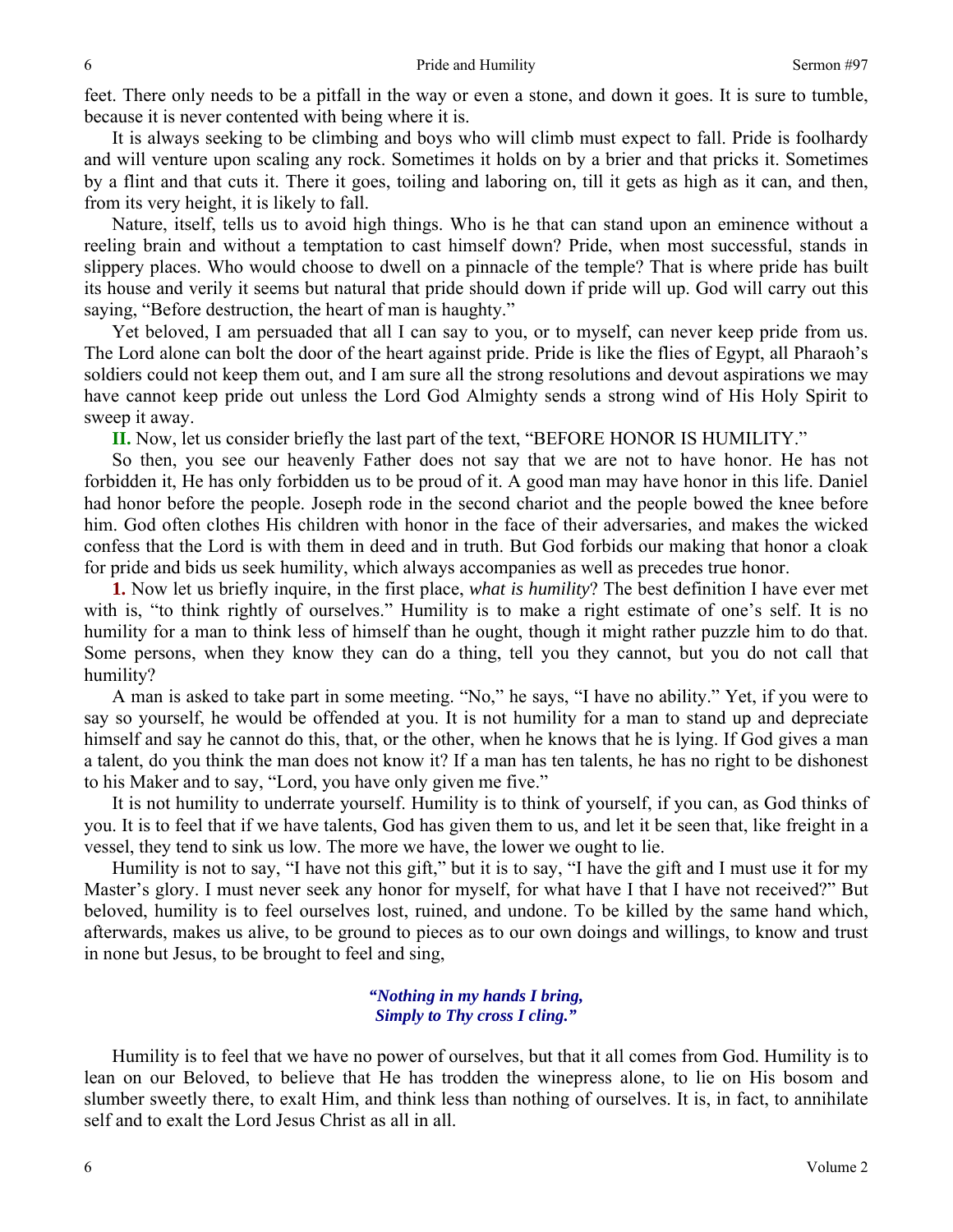#### Sermon #97 Pride and Humility

**2.** Now, what is *the seat or throne of humility*? The throne of humility must be the heart. I do hate, of all things, that humility which lives in the face. There are some persons who always seem to be so very humble when you are with them, but you can discover there is something underneath it all, and when they are in some other society, they will brag and say how you told them your whole heart. Take heed of the men who allow you to lay your head in their lap and betray you into the hands of the Philistines. I have met with such persons.

I remember a man who used to pray with great apparent humility, and then would go and abuse his servants and make a noise with all his farming men. He was the stiffest and proudest man in the church, yet he invariably used to tell the Lord, in prayer, that he was nothing but dust and ashes, that he laid his hand on his lip and his mouth in the dust, and cried, "Unclean, unclean."

Indeed he talked of himself in the most despairing way, but I am sure if God had spoken to him, He must have said, "O, you that lie before My throne, you say this, but you do not feel it, for you will go your way and take your brother by the throat, exalt yourself above all your fellow creatures, and be a very Diotrephes in the church, and a Herod in the world."

I dislike that humility which rests in outward things. That is a kind of oily, sanctimonious, proud humility, which is not the genuine article, though it is sometimes extremely like it. You may be deceived by it once or twice, but by and by you discover that it is a wolf dexterously covered with sheep's clothing.

It arrays itself in the simplest dress in the world. It talks in the gentlest and humblest style. It says, "We must not intrude our own peculiar sentiments, but must always walk in love and charity." But after all, what is it? It is charitable to all except those who hold God's truth and it is humble to all when it is forced to be humble. It is like one of whom, I dare say, you have read in your childish books,

#### *"So, stooping down, as needs he must Who cannot stand upright."*

True humility does not continually talk about, "dust and ashes," and prate about its infirmities, but *it feels* all that which others say, for it possesses an inwrought feeling of its own nothingness.

Very likely the most humble man in the world won't bend to anybody. John Knox was a truly humble man, yet if you had seen him march before Queen Mary with the Bible in his hand, to reprove her, you would have rashly said, "What a proud man!"

Cringing men that bow before everybody are truly proud men, but humble men are those who think themselves so little, they do not think it worth while to stoop to serve themselves. Shadrach, Meshach, and Abednego were humble men, for they did not think their lives were worth enough to save them by a sin. Daniel was a humble man. He did not think his place, his station, his whole self, worth enough to save them by leaving off prayer. Humility is a thing which must be genuine. The imitation of it is the nearest thing in the world to pride.

Seek of God, dear friends, the gift of true humility. Seek to have that breaking in pieces by the Holy Spirit, that breaking in the mortar with the pestle which God Himself gives to His children. Seek that every twig of His rod may drive pride out of you, so that by the blueness of your wound, your soul may be made better.

Seek of Him, if He does not show you the chambers of imagery within your own heart, that He may take you to Calvary, and that He may show you His brightness and His glory, that you may be humble before Him. Never ask to be a mean, cringing, fawning thing. Ask God to make you a man—those are scarce things nowadays—a man who only fears God, who knows no fear of any other kind.

Do not give yourselves up to any man's power, or guidance, or rule, but ask of God that you may have that humility towards Him, which gives you the noble bearing of a Christian before others. Some think that ministers are proud when they resent any interference with their ministry. I consider they

7